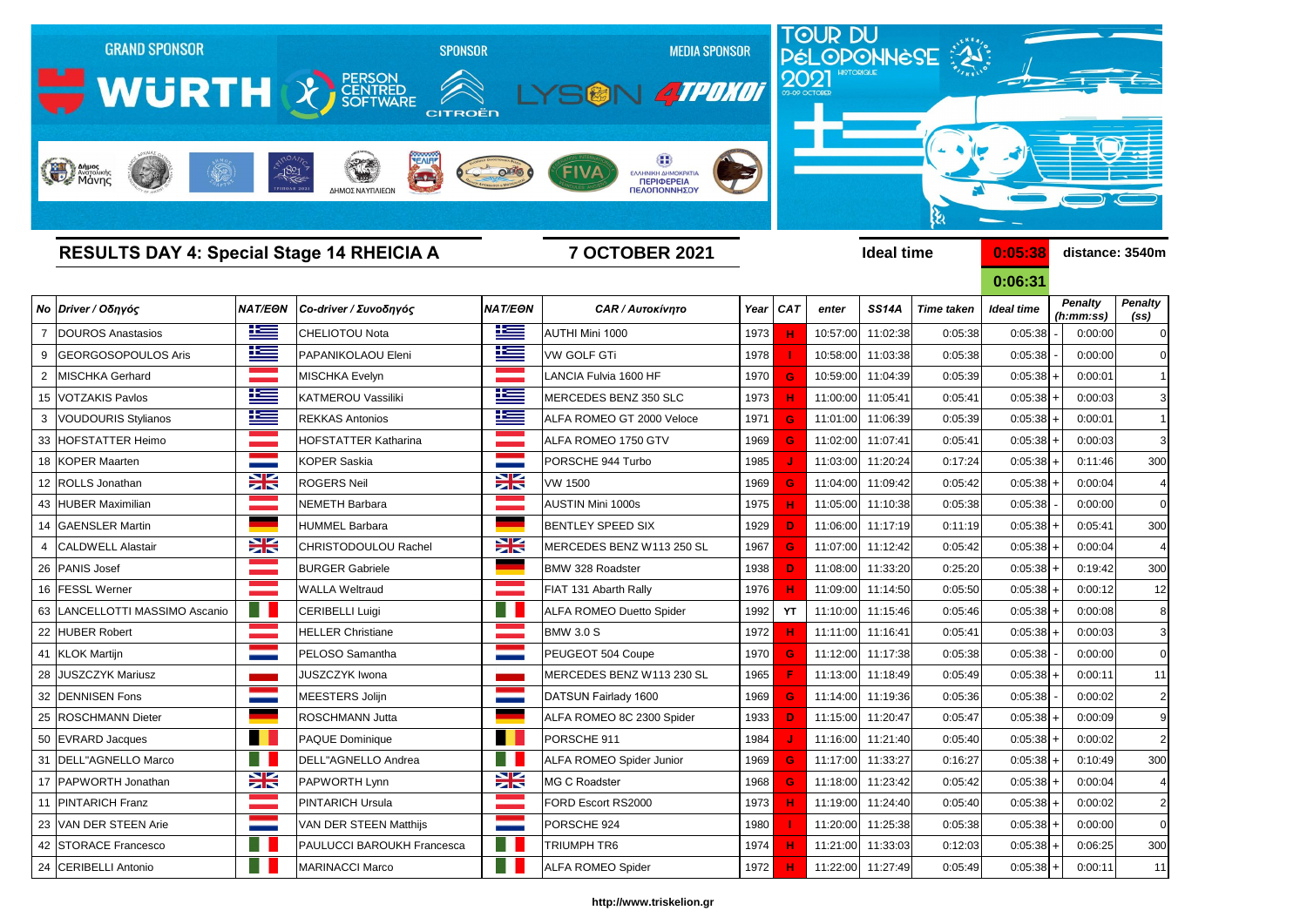

| <b>RESULTS DAY 4: Special Stage 14 RHEICIA A</b> |                       |                            | <b>7 OCTOBER 2021</b>  |                                       |      |          |          | <b>Ideal time</b> |                   | 0:05:38    | distance: 3540m             |                                     |  |
|--------------------------------------------------|-----------------------|----------------------------|------------------------|---------------------------------------|------|----------|----------|-------------------|-------------------|------------|-----------------------------|-------------------------------------|--|
|                                                  |                       |                            |                        |                                       |      |          |          |                   |                   | 0:06:31    |                             |                                     |  |
| Νο Driver / Οδηγός                               | <b>NAT/EON</b>        | Co-driver / Συνοδηγός      | <b>NAT/EON</b>         | <b>CAR / Αυτοκίνητο</b>               |      | Year CAT | enter    | <b>SS14A</b>      | <b>Time taken</b> | Ideal time | <b>Penalty</b><br>(h:mm:ss) | <b>Penalty</b><br>(s <sub>s</sub> ) |  |
| 45   MORAITIS Nikolaos                           | <u>is </u>            | <b>KOKKINOU Vera</b>       | <u>ik a</u>            | <b>LADA BA3-2101</b>                  | 1978 |          | 11:23:00 | 11:28:38          | 0:05:38           | 0:05:38    | 0:00:00                     | 0                                   |  |
| 34 OLSZEWSKI Jerzy                               |                       | <b>SCHELFHOUT Lieve</b>    | H.                     | MERCEDES BENZ W113 280 SL             | 1969 | G        | 11:24:00 | 11:29:48          | 0:05:48           | 0:05:38    | 0:00:10                     | 10                                  |  |
| 54 GIUSTINI Carlo                                | Ħ                     | MIZINA Svetlana            |                        | <b>ALFA ROMEO Giulietta Spider</b>    | 1957 | Е        | 11:25:00 | 11:32:59          | 0:07:59           | 0:06:31    | 0:01:28                     | 88                                  |  |
| <b>KNUCHEL Ulrich</b>                            | ÷                     | <b>KNUCHEL Verena</b>      | ÷                      | <b>TRIUMPH Dolomite</b>               | 1977 |          | 11:26:00 | 11:31:42          | 0:05:42           | 0:05:38    | 0:00:04                     | 4                                   |  |
| 19 BOSMA Jaap                                    |                       | BOSMA-MEINSMA Agatha       |                        | PEUGEOT 404 XC7                       | 1971 | G        | 11:27:00 | 11:32:44          | 0:05:44           | 0:05:38    | 0:00:06                     | 6                                   |  |
| 60 NOBLE John                                    | $\frac{1}{2}$         | <b>NOBLE Jean</b>          | X                      | MERCEDES BENZ 280SL                   | 1970 | G.       | 11:28:00 | 11:34:35          | 0:06:35           | 0:06:31    | 0:00:04                     | 4                                   |  |
| 58 BEECHENER Richard                             | $\frac{1}{2}$         | <b>BEECHENER Anja</b>      | $\frac{1}{2}$          | MERCEDES BENZ W113 230 SL             | 1964 |          | 11:29:00 | 11:34:43          | 0:05:43           | 0:05:38    | 0:00:05                     | 5                                   |  |
| ARVANITIS Nikolaos*                              | <u>iks </u>           | CHARALAMPAKI Ioanna*       | 些                      | AUSTIN Healey 100/4 BN2               | 1956 |          | 11:30:00 | 11:35:39          | 0:05:39           | 0:05:38    | 0:00:01                     |                                     |  |
| 57 STIPCICH Pierluigi                            |                       | <b>TOMBOLINI Alfredo</b>   |                        | <b>ALFA ROMEO Giulia Spider</b>       | 1962 |          | 11:31:00 | 11:37:53          | 0:06:53           | 0:06:31    | 0:00:22                     | 22                                  |  |
| 61 ADRIAENS Serge                                | n.                    | <b>BELMANS Danielle</b>    | H E                    | PORSCHE 911                           | 1989 | YT       | 11:32:00 | 11:37:47          | 0:05:47           | 0:05:38    | 0:00:09                     | 9                                   |  |
| 56 MOTTIRONI Pierluigi                           |                       | <b>QUINTILIANI Daniela</b> |                        | <b>ALFA ROMEO Giulia Sprint</b>       | 1962 |          | 11:33:00 | 11:39:29          | 0:06:29           | 0:06:31    | 0:00:02                     |                                     |  |
| 48   WOLHFART Volker                             |                       | LAUTON Karin               | a de la                | PORSCHE 911 SC                        | 1980 |          | 11:34:00 | 11:39:44          | 0:05:44           | 0:05:38    | 0:00:06                     | 6                                   |  |
| 36 MLCOCH Hansi                                  |                       | <b>STEIDLER Burgi</b>      |                        | <b>ALFA ROMEO Junior Sport Zagato</b> | 1970 | G        | 11:35:00 | 11:40:49          | 0:05:49           | 0:05:38    | 0:00:11                     | 11                                  |  |
| 52 LAGIOS Miltiades                              | <u>iks </u>           | <b>KOUTSIS Ioannis</b>     | 些                      | MERCEDES BENZ W191/170 DS             | 1953 |          | 11:36:00 | 11:41:58          | 0:05:58           | 0:05:38    | 0:00:20                     | 20                                  |  |
| 47 STEFOU Alexandros                             | <u>ik –</u>           | ZACHAROPOULOS Nikolaos     | 些                      | NISSAN A10 Violet                     | 1980 |          | 11:37:00 | 11:42:34          | 0:05:34           | 0:05:38    | 0:00:04                     | 4                                   |  |
| 51 ZACHOPOULOU-ANTONATOU Christi                 |                       | ZACHOPOULOU Miranda        | <u>ts </u>             | LANCIA Fulvia Coupe 1,3s              | 1973 |          | 11:38:00 | 11:44:16          | 0:06:16           | 0:05:38    | 0:00:38                     | 38                                  |  |
| 27   LUZI Lucio                                  |                       | <b>MAMBRETTI Anna</b>      |                        | JAGUAR XK120 OTS                      | 1951 |          | 11:39:00 | 11:44:43          | 0:05:43           | 0:05:38    | 0:00:05                     | 5                                   |  |
| 35   MOSCICKI Artur                              |                       | <b>MOSCICKI Adrian</b>     |                        | MERCEDES BENZ W113 280 SL             | 1969 | G        | 11:40:00 | 11:45:39          | 0:05:39           | 0:05:38    | 0:00:01                     | $\mathbf 1$                         |  |
| 55 FILIPOWICZ Tomasz                             |                       | RODEK Joanna Lidia         |                        | MERCEDES BENZ W121 190 SL             | 1959 |          | 11:41:00 | 11:46:47          | 0:05:47           | 0:05:38    | 0:00:09                     | 9                                   |  |
| 40 BANTZIS Antonios                              | Ŧ<br><u>expertise</u> | PAPASOTIRIOU Dimosthenis   | Ñ<br>$\equiv$ $\equiv$ | LANCIA Beta Montecarlo                | 1976 | н.       |          | 11:42:00 11:46:57 | 0:04:57           | 0:05:38    | 0:00:41                     | 41                                  |  |
| 39 KEMPE Jim                                     | <b>STATE</b>          | <b>KEMPE Hennie</b>        | <b>Contractor</b>      | <b>ALFA ROMEO GIULIA</b>              | 1971 | G        |          | 11:43:00 11:48:34 | 0:05:34           | 0:05:38    | 0:00:04                     | 4                                   |  |
| 49 OGNEAN Viorel                                 | . .                   | <b>OGNEAN Levana</b>       |                        | <b>TOYOTA Celica Supra</b>            | 1982 |          |          | 11:44:00 11:49:06 | 0:05:06           | 0:05:38    | 0:00:32                     | 32                                  |  |
| 46 KUIPER Remco                                  |                       | <b>WANTIA Jordy</b>        | <b>Contractor</b>      | DATSUN 180B                           | 1978 |          |          | 11:45:00 11:50:45 | 0:05:45           | 0:05:38    | 0:00:07<br>$\ddot{}$        | $\overline{7}$                      |  |
| 20 FOWLER David                                  | $\frac{1}{2}$         | <b>BARNICOAT James</b>     | X                      | <b>TRIUMPH Spitfire MKII</b>          | 1965 |          |          | 11:46:00 11:51:39 | 0:05:39           | 0:05:38    | 0:00:01<br>$\ddot{}$        | -1                                  |  |
| 59 SAMARAS Alexandros                            | 华兰                    | SAMARA Alexandra           | <u>ik s</u>            | <b>ROLLS ROYCE SILVER SHADOW</b>      | 1968 | G        |          | 11:47:00 11:54:21 | 0:07:21           | 0:06:31    | $\ddot{}$<br>0:00:50        | 50                                  |  |
| 38 DUPEN Ella                                    | X                     | CHRISTODOULOU Sophia       | X                      | VW Beetle 1300                        | 1971 | G        |          | 11:48:00 11:54:36 | 0:06:36           | 0:06:31    | $+$<br>0:00:05              | 5                                   |  |
|                                                  |                       |                            |                        |                                       |      |          |          |                   |                   |            |                             |                                     |  |

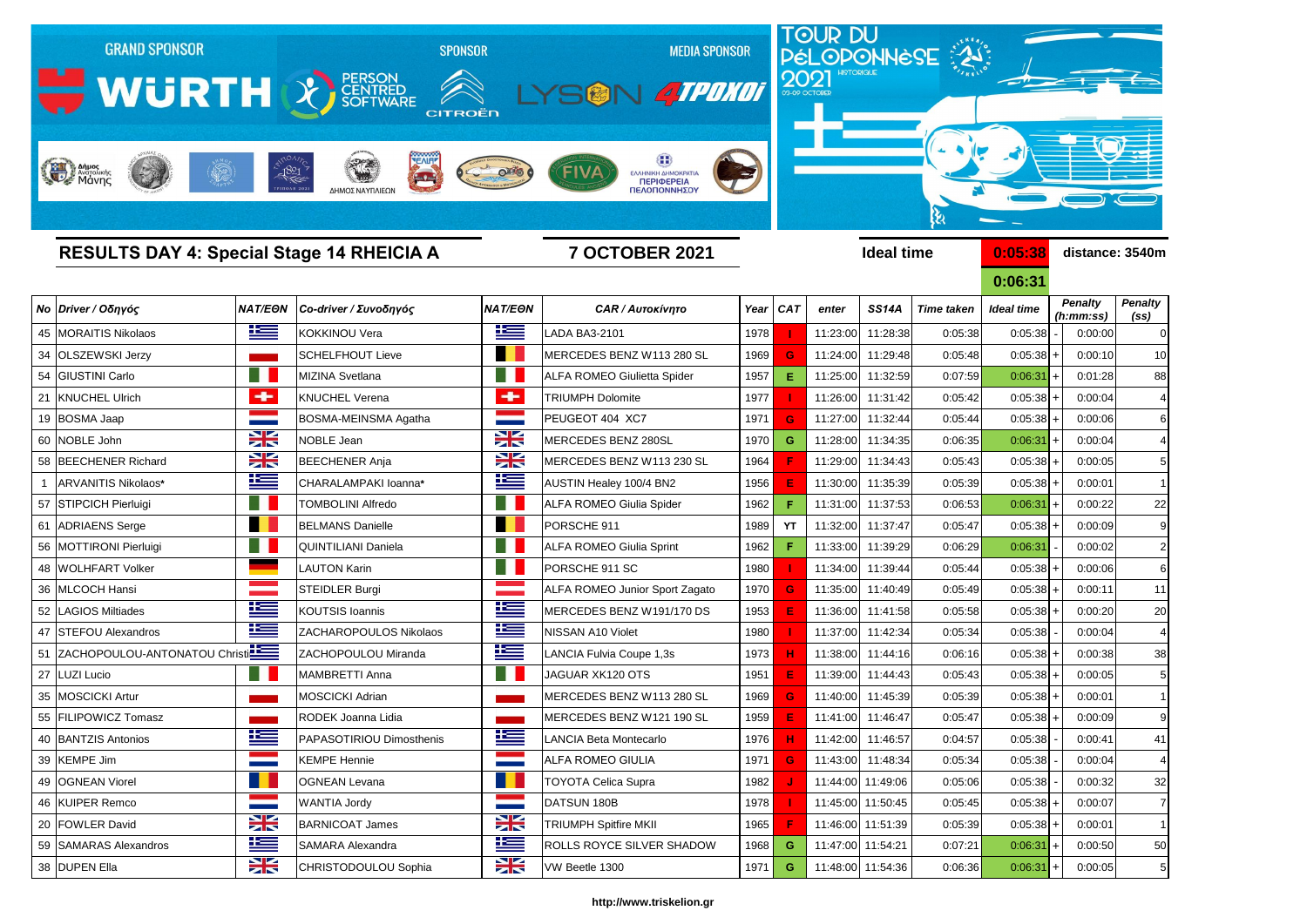

|    | <b>RESULTS DAY 4: Special Stage 14 RHEICIA A</b> |             |                                 | <b>7 OCTOBER 2021</b> |                                   |      |           |          | <b>Ideal time</b> |                   | 0:05:38           | distance: 3540m             |                        |
|----|--------------------------------------------------|-------------|---------------------------------|-----------------------|-----------------------------------|------|-----------|----------|-------------------|-------------------|-------------------|-----------------------------|------------------------|
|    |                                                  |             |                                 |                       |                                   |      |           |          |                   |                   | 0:06:31           |                             |                        |
|    | Νο Driver / Οδηγός                               |             | NAT/EΘN   Co-driver / Συνοδηγός | <b>NAT/EON</b>        | <b>CAR / Αυτοκίνητο</b>           |      | Year CAT  | enter    | <b>SS14A</b>      | <b>Time taken</b> | <b>Ideal time</b> | <b>Penalty</b><br>(h:mm:ss) | <b>Penalty</b><br>(SS) |
|    | 44 NIETRZEBA Adam                                |             | <b>LYSON Tomasz</b>             |                       | <b>BUICK Century Custom Wagon</b> | 1976 |           |          | 11:49:00 11:54:18 | 0:05:18           | 0:05:38           | 0:00:20                     | 20                     |
| 8  | <b>BUSH Julian</b>                               | X           | <b>PAPWORTH Simon</b>           | XK                    | ALFA ROMEO 1750 Spider            | 1971 | G         | 11:50:00 |                   |                   | 0:05:38           | 0:05:38                     | 300                    |
|    | 37 MALUSZYNSKA Joanna                            |             | DOBANIEWICZ-GRABOWSKA Magdale   |                       | MERCEDES BENZ W113 280 SL         | 1970 | G         |          | 11:51:00 11:56:45 | 0:05:45           | $0:05:38$ +       | 0:00:07                     |                        |
|    | 62 SATRAZEMI Maria                               | <u>is </u>  | <b>RALLI</b> Sia                | <u>is </u>            | ALFA ROMEO Spider S4              | 1990 | YT        |          | 11:52:00 11:58:14 | 0:06:14           | $0:05:38$ +       | 0:00:36                     | 36                     |
| 6  | KEIJSER Ton**                                    |             | <b>KEIJSER Mariken</b>          |                       | <b>MGA Roadster</b>               | 1958 |           |          | 11:53:00 10:33:03 | 10:40:03          | $0:05:38$ +       | 10:34:25                    | 300                    |
|    | VAN ZANTEN Edward**                              |             | VAN ZANTEN Mirjam               |                       | PEUGEOT 504 Coupe                 | 1972 |           |          | 11:54:00 10:32:54 | 10:38:54          | $0:05:38$ +       | 10:33:16                    | <b>300</b>             |
| 29 | POSMYK Jordan                                    |             | <b>PALUCHOWSKI Pawel</b>        |                       | MERCEDES BENZ W113 230 SL         | 1965 |           | 11:55:00 |                   |                   | 0:05:38           | 0:05:38                     | 300                    |
|    | 64 LOUMIDIS Aris                                 | 些           | <b>LOUMIDI Lena</b>             | 些                     | <b>CORD Phaeton</b>               | 1936 | <b>SV</b> | 11:56:00 |                   |                   | 0:05:38           | 0:05:38                     | <b>300</b>             |
|    | 53 KARIOTIS Ioannis                              | 些           | <b>KARIOTI Maria</b>            | 些                     | <b>DKW 3=6</b>                    | 1960 | Е         | 11:57:00 |                   |                   | 0:06:31           | 0:06:31                     | 300                    |
|    | 65 SINANOGLOU Athanasios                         | 些           | SANTAMOURI Danae-Sake           | 些                     | PORSCHE 356 B s cabriolet         | 1963 | <b>SV</b> | 11:58:00 |                   |                   | 0:05:38           | 0:05:38                     | 30 <sub>C</sub>        |
|    | 66   INGLESSIS Ioannis                           | 些           | <b>KAMILARI Anna-Maria</b>      | <u>ies</u>            | CHEVROLET Corvette C2             | 1965 | <b>SV</b> | 11:59:00 |                   |                   | 0:05:38           | 0:05:38                     | <b>300</b>             |
|    | 81 KASTRINOS Alexandros                          | 些           | <b>TBA</b>                      | <u>ik –</u>           | PAN KAR BEACH BUGGY               | 1967 | <b>SV</b> | 12:00:00 |                   |                   | 0:05:38           | 0:05:38                     | 30 <sub>C</sub>        |
|    | 67 CHRYSOSPATHIS Ioannis                         | <u>ik s</u> | <b>VELONI Anny</b>              | 些                     | PORSCHE 911T                      | 1971 | <b>SV</b> | 12:01:00 |                   |                   | 0:05:38           | 0:05:38                     | 300                    |
|    | 68 ARVANITIS Grigoris                            | <u>ies</u>  | <b>ARVANITI Foteini</b>         | <u>is </u>            | LANCIA Fulvia Coupe 1,3s          | 1972 | <b>SV</b> | 12:02:00 |                   |                   | 0:05:38           | 0:05:38                     | 300                    |
|    | 69 NTZOUMANIS Athanasios                         | 些           | <b>ZACHARIS KONSTANTINOS</b>    | <u>is </u>            | LANCIA Fulvia Coupe 1,3s          | 1973 | <b>SV</b> | 12:03:00 |                   |                   | 0:05:38           | 0:05:38                     | 300                    |
|    | 70 KOTTIS Vasileios                              | ٢           | <b>TBA</b>                      | <u>ks</u>             | <b>BMW 2002</b>                   | 1974 | <b>SV</b> | 12:04:00 |                   |                   | 0:05:38           | 0:05:38                     | 30 <sub>C</sub>        |
|    | 76 NTOULIAS Andreas                              | 些           | NTOULIAS Michael                | 些                     | FIAT 124 ABARTH                   | 1974 | <b>SV</b> | 12:05:00 |                   |                   | 0:05:38           | 0:05:38                     | 30 <sub>C</sub>        |
|    | 82   DAGRES Athanasios                           | 些           | DAGRES Georgios                 | 些                     | MERCEDES BENZ 220                 | 1974 | <b>SV</b> | 12:06:00 |                   |                   | 0:05:38           | 0:05:38                     | 300                    |
|    | 71 NIKOLOPOULOU Eleni                            | <u>iks </u> | <b>GEORGILIS Kostis</b>         | <u>is </u>            | <b>VW 1300</b>                    | 1976 | <b>SV</b> | 12:07:00 |                   |                   | 0:05:38           | 0:05:38                     | 300                    |
|    | 72 MATSOUKIS Petros                              | 些           | MALIAKI Maria                   | <u>is </u>            | MERCEDES BENZ W123 Coupe          | 1978 | SV        | 12:08:00 |                   |                   | $0:05:38$ -       | 0:05:38                     | 300                    |
|    | 73 KONTOGIORGIS Spyridon                         | <u>is </u>  | <b>ANDRIOTIS Konstantinos</b>   | <u>is </u>            | FIAT X1/9                         | 1980 | SV        | 12:09:00 |                   |                   | 0:05:38           | 0:05:38                     | 30 <sub>C</sub>        |
|    | 74 DESYLAS Spyros                                | <u>is </u>  | <b>DESYLA Aikaterini</b>        | <u>is </u>            | PORSCHE 911T                      | 1980 | <b>SV</b> | 12:10:00 |                   |                   | 0:05:38           | 0:05:38                     | 30 <sub>C</sub>        |
|    | 75   MERTINOS Akis                               | <u>ika </u> | <b>KYPRAIOS Gerasimos</b>       | <u>ik a</u>           | FORD Fiesta MK1                   | 1981 | SV        | 12:11:00 |                   |                   | 0:05:38           | 0:05:38                     | 300                    |
|    | 79 KONSTANTAKOS Georgios                         | <u>ik –</u> | <b>VICKY Zoe</b>                | 些                     | <b>MATRA MURENA</b>               | 1981 | SV        | 12:12:00 |                   |                   | 0:05:38           | 0:05:38                     | 30 <sub>C</sub>        |
|    | 77   PALAIOLOGOS Ioannis                         | <u>ik –</u> | <b>STRANTZALI Maria</b>         | <u>ik s</u>           | <b>LOTUS Excel</b>                | 1984 | <b>SV</b> | 12:13:00 |                   |                   | 0:05:38           | 0:05:38                     | 30 <sub>C</sub>        |
|    | 78 ZAFIRAKIS Ioannis                             | <u>ika </u> | PATELIDA Kaliopi                | <u>ik s</u>           | <b>TOYOTA Celica-Supra</b>        | 1984 | <b>SV</b> | 12:14:00 |                   |                   | 0:05:38           | 0:05:38                     | 300                    |
|    |                                                  |             |                                 |                       |                                   |      |           |          |                   |                   |                   |                             |                        |